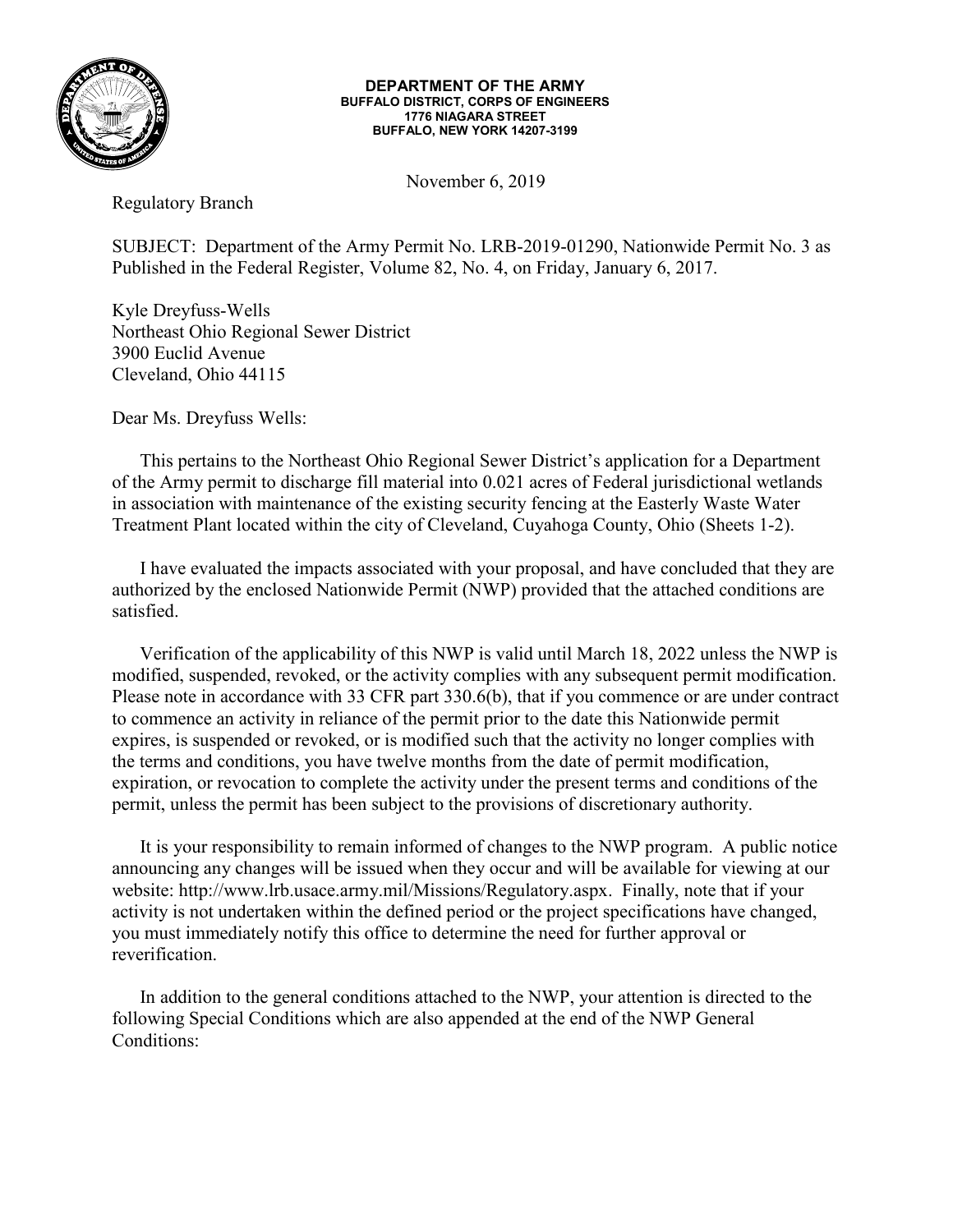### Regulatory Branch

SUBJECT: Department of the Army Permit No. LRB-2019-01290, Nationwide Permit No. 3 as Published in the Federal Register, Volume 82, No. 4, on Friday, January 6, 2017.

- 1. At the request of an authorized representative of the Buffalo District, U.S. Army Corps of Engineers, the permittee must allow access to the project site to determine compliance with the conditions of this permit.
- 2. The permittee must provide a copy of the permit to all contractors, subcontractors, and/or workers performing the work authorized by the permit and ensure they have knowledge of the terms and conditions of the permit, including all General and Special Conditions. Prior to commencing work authorized by this permit, a copy of the permit and drawings must be visibly posted at the construction site.
- 3. To reduce any potential adverse effects on the Federally endangered Indiana bat (*Myotis sodalis*), trees (woody stems greater than 5 inches Diameter at Breast Height) must not be cut between April 1 and September 30, of any year.
- 4. To reduce any potential adverse effects on the Federally threatened Northern long-eared bat (*Myotis septentrionalis*), trees (woody stems greater than 3 inches Diameter at Breast Height) must not be cut between April 1 and September 30, of any year.

This affirmation is limited to the attached NWP and associated Water Quality Certification, and does not obviate the need to obtain any other project specific Federal, state, or local authorization.

A copy of this letter has been sent to the Ohio Environmental Protection Agency, to Ms. Sarah Andersson (Northeast Ohio Regional Sewer District) and to Ms. Sarah Rehner (Northeast Ohio Regional Sewer District).

Questions pertaining to this matter should be directed to me at 716-879-4339, by writing to the following address: U.S. Army Corps of Engineers, 1776 Niagara Street, Buffalo, New York 14207, or by e-mail at: keith.c.sendziak@usace.army.mil

Sincerely,

## **SIGNED**

 Keith Sendziak Biologist

Enclosures